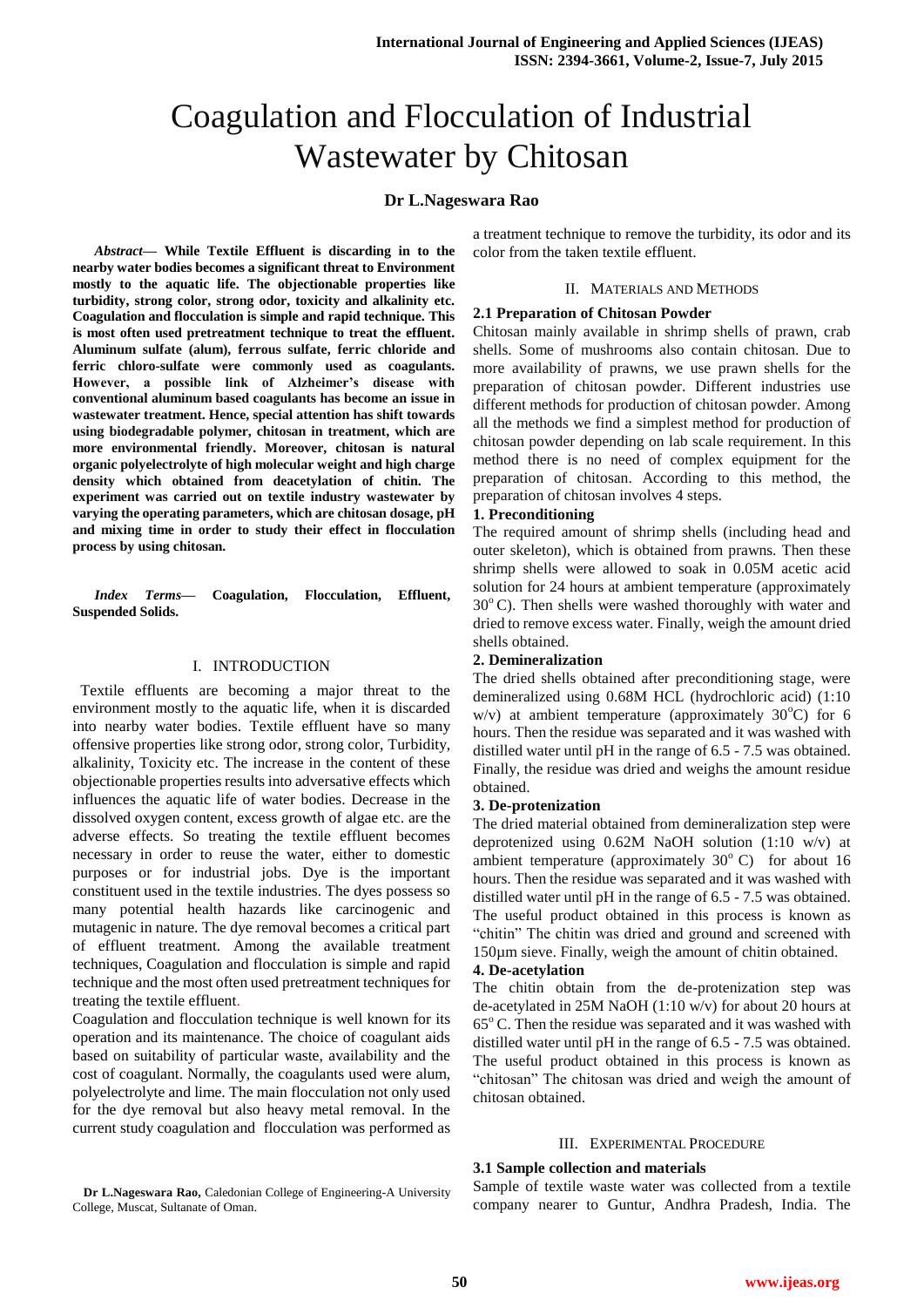sample had been stored in the refrigerator in order to minimize the changes in the characteristics of wastewater sample since it may vary from day to day. Chitosan obtained from shrimp shells of prawn in powdered form is used as coagulant. Prepare the Chemical Oxygen Demand (COD) reagent for the determination of COD of sample waste water and treated water after the process of coagulation and flocculation at every parameter study experiment.

#### **3.2 Coagulant preparation**

Stock solution of chitosan should be prepared before starting the experiment. 3g of chitosan which is obtained from de-acetylation of chitin in the form of white fine powder was used. Then 96 gm of distilled water and 1g of acetic acid were added in order to dilute the chitosan powder. The purpose of addition of acetic acid, because chitosan dissolved in acetic acid, was used in the coagulation and flocculation processes. Chitosan is soluble in acidic solution, which makes it more available for application. Therefore, acetic acid needs to be added in order to dilute the chitosan powder. After the addition of distilled water to chitosan powder, there is no solubility of chitosan powder in water was observed. So, for dissolving and dilution purpose we use acetic acid solution.

#### IV. RESULTS & DISCUSSION

#### **4.1 Effect of Mixing Time**

Comparing with the effect of chitosan dosage and pH, mixing time play an important role on flocs formation and growth in flocculation process. Polymeric flocculent disperses throughout the medium and adsorbs on the colloidal particle surfaces for inter particle bridging or charge neutralization during the mixing period. Besides, longer mixing time will lead to an increase in flocs breakage. Hence, it decreases the flocculation rate. On the other hand, if the mixing time is too short, the collisions between the flocculants and colloids are not efficient to precipitate suspended solids in wastewater. Thus, the flocculation rate is not optimum under this condition. Therefore, a study was conducted on the effect of mixing time in flocculation. The effect of mixing time was analyzed at chitosan dosage 30 mg/l and maintain constant pH of 4 with 175 rpm of mixing rate (rapid mixing) for 10 minutes and 30 minutes of settling time.



Figure 1: % reduction of COD with mixing time

From the above figure 1 the mixing time between  $10 - 20$ minutes the % reduction of COD increases. After that i.e. 20 – 30 minutes the % of COD reduction decreases due to moderate performance of chitosan for binding and bridging of colloidal particles i.e. restabilization of colloidal particles takes place. The optimum mixing time for effective coagulation and flocculation process is 20 minutes.

#### **4.2 Effect of chitosan dosage**

Dosage was one of the most important parameters that been considered to determine the optimum condition for the performance of chitosan in coagulation and flocculation. Basically, insufficient dosage or overdosing would result in the poor performance in flocculation. Therefore, it was crucial to determine the optimum dosage in order to minimize the dosing cost and obtain the optimum performance in treatment. The effect of dosage was analyzed at pH 4, 175 rpm of mixing rate for 10 minutes and 30 rpm of mixing rate for 20 minutes (optimum mixing time) and 30 minutes of settling time for a range of chitosan dosage which varied from 12 mg/l to 66 mg/l. Besides, the sample of wastewater was adjusted from the initial pH of 8.9 to pH 4 due to chitosan was soluble in acidic aqueous phases. After the completion of jar test, COD of every sample in beakers of different chitosan dosage were determined.The variation of COD with chitosan dosage and pecentage reduction of COD with chtosan dosage are shown in figure 2.



Figure 2: % reduction of COD with Chitosan dosage

From the above figure 2 chitosan dosage between 12 mg/l– 30 mg/l, % reduction of COD increases. From 30 – 66 mg/l, the % reduction of COD decreases due to electrostatic repulsion of colloidal particles based on charge density effect. The optimum chitosan dosage for effective coagulation and flocculation process is 30 mg/L.

#### **4.3 Effect of pH**

The pH will not only affects the surface charge of coagulants, but also affects the stabilization of the suspension. Besides, the solubility of chitosan in aqueous solution is influenced by pH value. Therefore, the study of pH was essential to determine the optimum pH condition of the treatment system. The effect of pH was analyzed at optimum dosage 30 mg/l, with 20 minutes of mixing time, 175 rpm of mixing rate for 10 mins & 30 rpm of mixing rate for 20 - 30 mins of settling time for a range of pH which varied from pH 2 to pH 10.